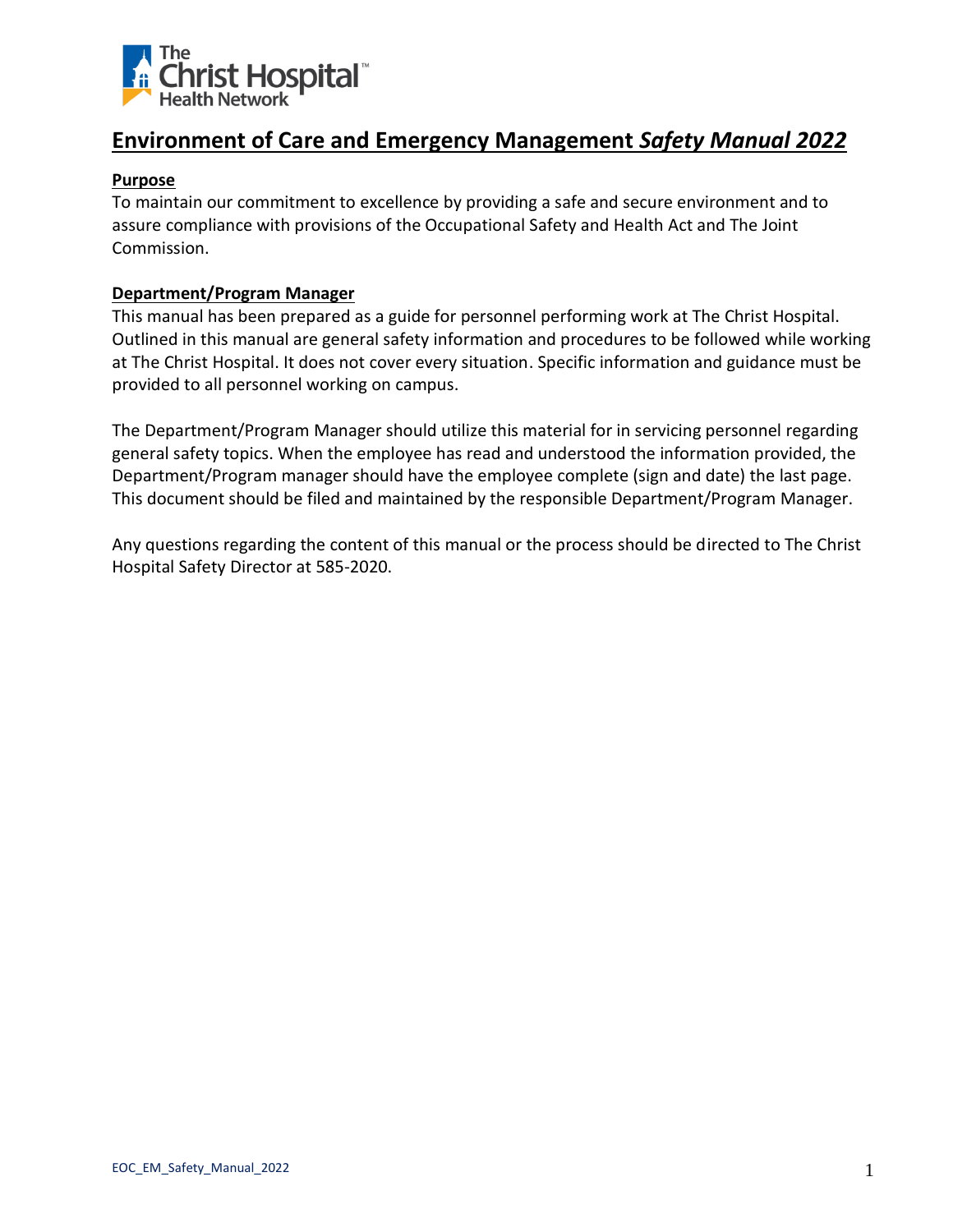

# **Environment of Care/Safety Concern Reporting – 585-CARE**

#### **Emergencies**

Dial 111 to report all medical emergencies. This number is answered by the hospital operator. Dial 5-2222 for all other emergencies. This number is answered by Safety and Security.

#### **Security Issues**

**Dial 5-2222** to reach Safety/Security for immediate dangers, threats, or violent acts. Dial 5-4444 to report confidential information on the H.U.R.T. Line.

# **Safety/Security Threats**

- Safety threats (bomb, terrorism, etc.) are a severe disruption to the peace and comfort of patients, visitors, and staff.The person receiving a telephone threat must record as much data as possible about the call, including caller characteristics (i.e., gender, speech traits). Notify the hospital operator at once by dialing "0".
- Notify Security at **5-2222** for personal or written threats. Use local panic buttons where available.

# **VideoCom Signals: DPFA Monitors**

**111 = Emergency/Code Audible warble = Disaster**

# **Fire alarms announcement:** *CODE RED and location***.**

# Fire Safety Plan

 $R A C E$  = Fire Response

- **R** <sup>=</sup>**Rescue** patients and visitors
- **A** = Sound the **Alarm** by dialing 111 or 5-2222

and pull the fire alarm

- **C** <sup>=</sup>**Confine** or contain the fire
- **E** <sup>=</sup>**Extinguish** the fire

# **Types of Fire Extinguishers**

Use the appropriate type of extinguisher  $-$  ABC, CO<sub>2</sub>, or water – based on the type of fire!

**Medical Gas Shutoff:** The charge nurse decides if medical gases are shut off, based upon patient needs and fire containment necessity.

# **Fire Extinguishers:**

Remember the **PASS** word to use a fire extinguisher.

- ➢ **Pull** the pin
- ➢ **Aim** low
- ➢ **Squeeze** the lever below the handle
- ➢ **Sweep** from side to side









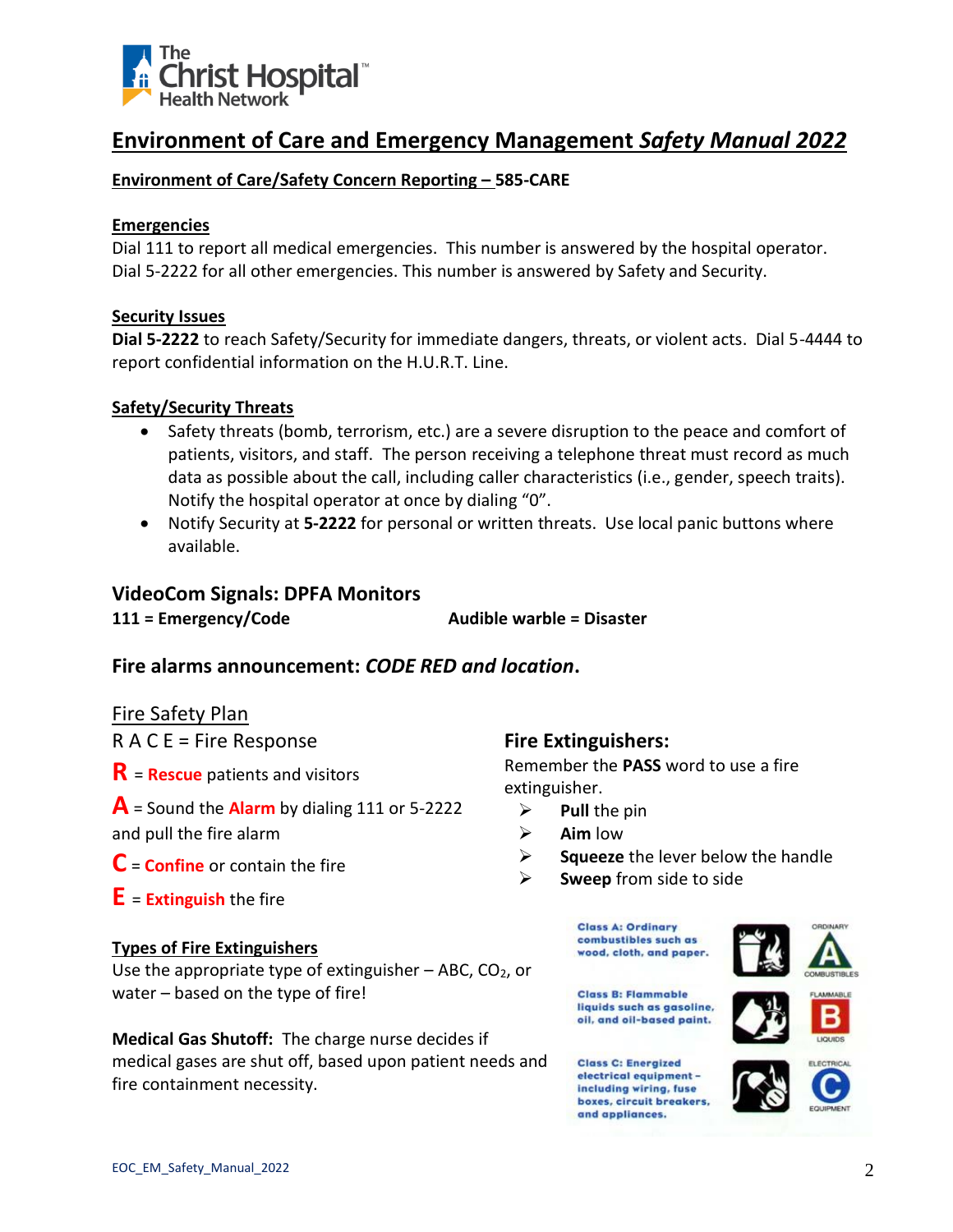

#### **Elevators**

• During power outages, several elevators automatically transfer to emergency power. N**ever attempt to open a car door by hand.** Use the intercom for instructions and stay in the car.

#### **Smoking Policy**

• The Christ Hospital is tobacco free. Tobacco may not be used in any hospital campus building, grounds, or vehicles.

#### **Radiation Safety**

• Registrations, licenses, inspection reports and applicable Ohio rules may be reviewed in the Radiation Safety Office. If you have questions or concerns, you may contact the Radiation Safety Officer (RSO) or the applicable Certified Radiation Expert (CRE). **RSO telephone # 585-2323.**

#### **Hazardous Materials Management**

- Various hazardous materials are used throughout the hospital. These could pose a threat if a spill or release should occur.
- SDS (Safety Data Sheets), previous known as Material Safety Data Sheets, are in the yellow SDS/MSDS notebook for every hazardous chemical used in that department. They can also be found on the TCH intranet.
- The SDS/MSDS gives detailed information on a specific chemical product, including the chemical ingredients, potential hazards, and safety precautions.
- Call Safety/Security at 52222 to report a spill. Do NOT attempt to clean up a spill unless you or the personnel involved are properly trained to do so.

# **Infection Control - Infection Control concepts involve every member of the healthcare team, employees, patients, and visitors!**

- Hand hygiene is one of the most effective ways to control the spread of infection. You may use alcohol hand rubs when no visible soiling is present.
- Universal Precautions mean we assume that all patients are infected with blood borne pathogens so we wear protective barriers (such as gloves, gowns, and face protection) to prevent exposing ourselves to others' blood and body fluids.
- Specific isolation categories are respiratory/droplet, airborne, contact and contact plus. They are used with Universal Precautions for specific diseases. Read the signs posted on patients' room doors & chart covers for requirements.

#### Reporting Exposures

• Call the Health Injury Line at **1-866-665-2917** anytime someone is exposed to blood or body fluids from a needle stick, instrument cut or splash/spray to mucous membranes or nonintact skin. Tests and care are available: It is very important that all exposures be reported at once.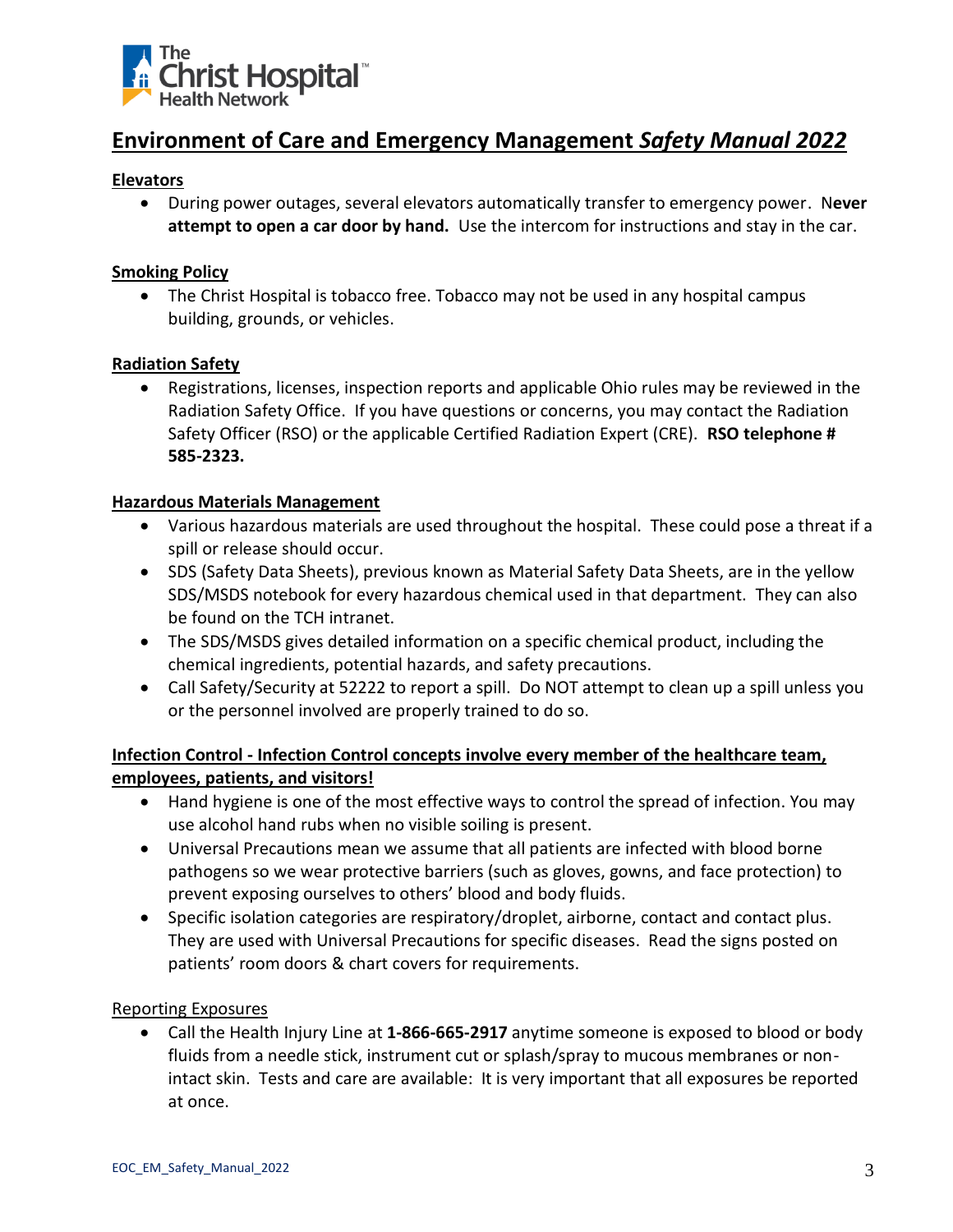

# **Specific Procedures for Infection Control:**

- **Hand hygiene** is the single most effective means to prevent infections.
- Dispose needles/sharps in a puncture resistant container.
- Place Infectious waste in red biohazard bags and securely close with tape.
- Place used/soiled linen in an impervious bag at point of use, close securely, & take to dirty utility room.
- Label patient food items properly when refrigerated.
- Use separate refrigerators for lab specimens, food, and medicines.
- Follow OSHA prohibitions; No eating, drinking, applying lip balm, or adjusting contact lenses in areas where there may be infectious materials.

# **Safe Medical Equipment**

# Use of Clinical Equipment

• To protect patients, visitors, and staff, personnel are trained to use equipment safely. Equipment with alarms and variable settings for treatment and monitoring are checked with each application by the clinical staff for functioning, settings' appropriateness, and alarm audibility where in use. The MYTCH website has user manuals, Healthcare Technology Management (HTM) work orders, and additional support information located under the department heading.

# Safe Medical Devices Act (SMDA) Reporting

Witnesses of medical device failures will:

- Attend first to the patient's safety needs,
- Remove from service and label the device, placing it in a secure location with all accessories that were involved,
- Verbally report at once all occurrences to the supervisor or department head, Risk Management, and Healthcare Technology Management (HTM).
- Complete an incident report.

# Equipment Inspection & Labeling

• All medical equipment is tested, labeled, and entered into the Clinical Engineering database for preventive maintenance, recalls, and inventory control. Two labels are applied; the first with inventory management information, and the second with the month and year that the equipment is next due for Healthcare Technology Management safety & accuracy inspection.

# Reporting Equipment Concerns or Malfunctions

• Call Healthcare Technology Management at 5-3334. Tag (Orange Device Defective Tag) the equipment with a brief note about the problem.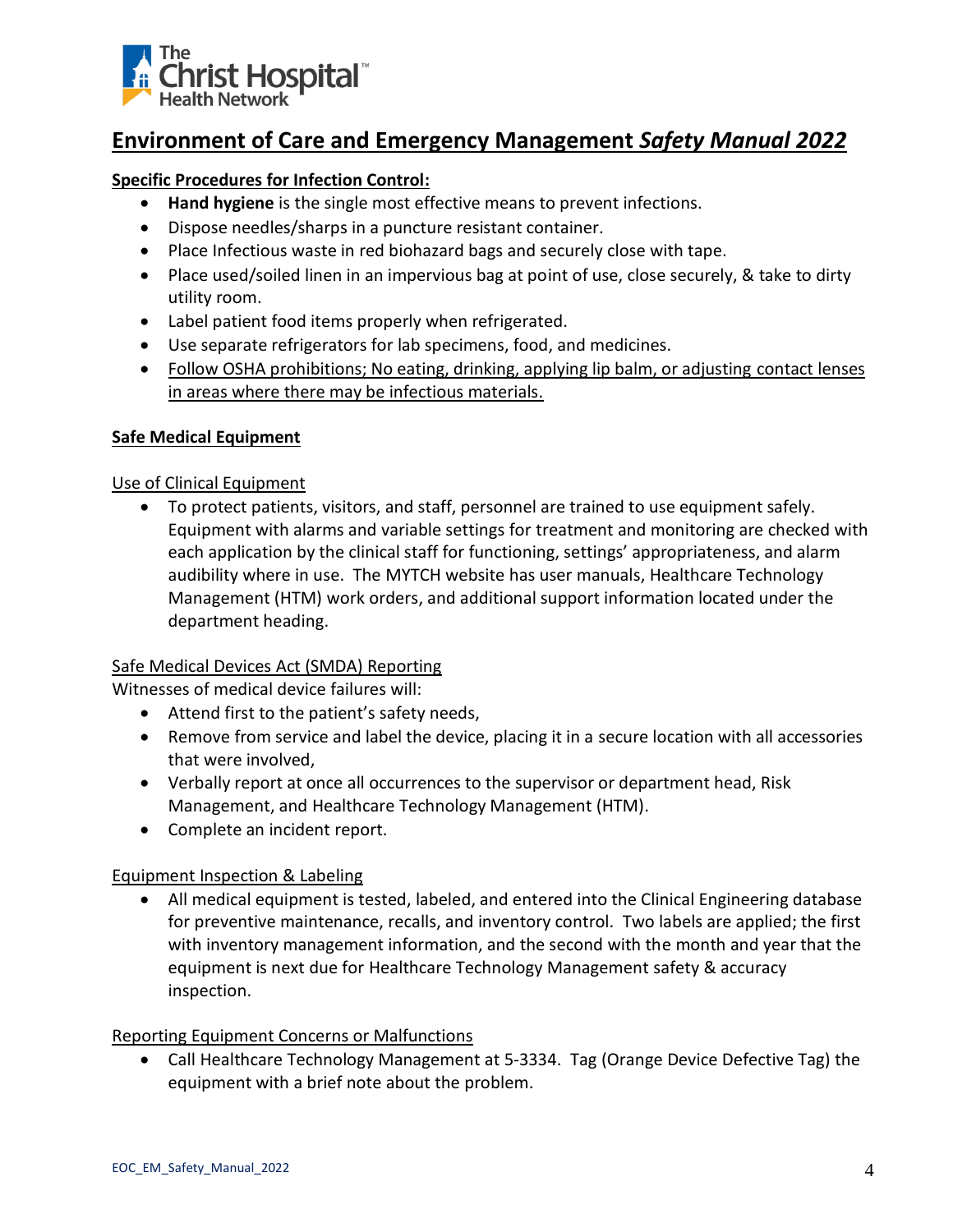

**Emergency Codes - Ohio Emergency Code** uniformity enables many individuals at multiple facilities to respond consistently to emergencies, which enhances safety for patients, visitors, and staff.

### **DESCRIPTION OF OHIO EMERGENCY CODES**

**CODE RED (Fire) "Code Red"** will be announced in the event of a fire alarm activation over the DPFA Monitors and the Fire Alarm System within the building in alarm

**CODE ADAM (Infant Abduction) "Code Adam"** will be announced over the DPFA Monitors when an infant abduction occurs or is suspected. Notify Safety/Security at 5-2222 to report **"Code Adam."**

**CODE BLACK (Bomb/Bomb Threat) "Code Black"** will be activated in the event of a bomb threat or discovery of a bomb or suspicious item. Notify Safety/Security at 5-2222 to report **"Code Black."**

**CODE GRAY (Severe Weather) "Code Gray"** will be announced over the DPFA Monitors during severe weather that includes tornado watch, tornado warning, and snow emergency. Hospital employees should return to their work area and await further instructions.

**CODE ORANGE (Hazardous Material Spill/Release) "Code Orange"** is activated in the event of a hazardous material spill that may pose a threat to human health and the environment. Notify Safety/Security at 5-2222 to report **"Code Orange."**

**CODE BLUE (Medical Emergency) "Code Blue"** is activated in the event someone experiences a medical emergency requiring activation of the Code Team. **Call 111** to report **"Code Blue."**

**CODE YELLOW (Disaster) "Code Yellow"** will be announced over the DPFA Monitors to alert hospital employees that the Hospital Emergency Plan is activated. Hospital employees should return to their work area and review their departmental disaster plan.

**CODE VIOLET (Violent/Combative Person) "Code Violet"** is activated in the event of an out-ofcontrol patient or visitor presenting an immediate danger to self or others. Notify Safety/Security at 5-2222 to report **"Code Violet."**

**CODE SILVER (Person with Weapon/Hostage Situation) "Code Silver"** is activated in the event someone has a weapon or a hostage on TCH property. Notify Safety/Security at 5-2222 to report **"Code Silver."**

**CODE BROWN (Missing Patient) "Code Brown"** is activated in the event of a missing patient. Notify Safety/Security at 5-2222 to report **"Code Brown."**

**CODE GREEN (All Clear) "Code Green"** is the **ALL CLEAR** signal representing the conclusion to the emergency. Please return to normal duties.